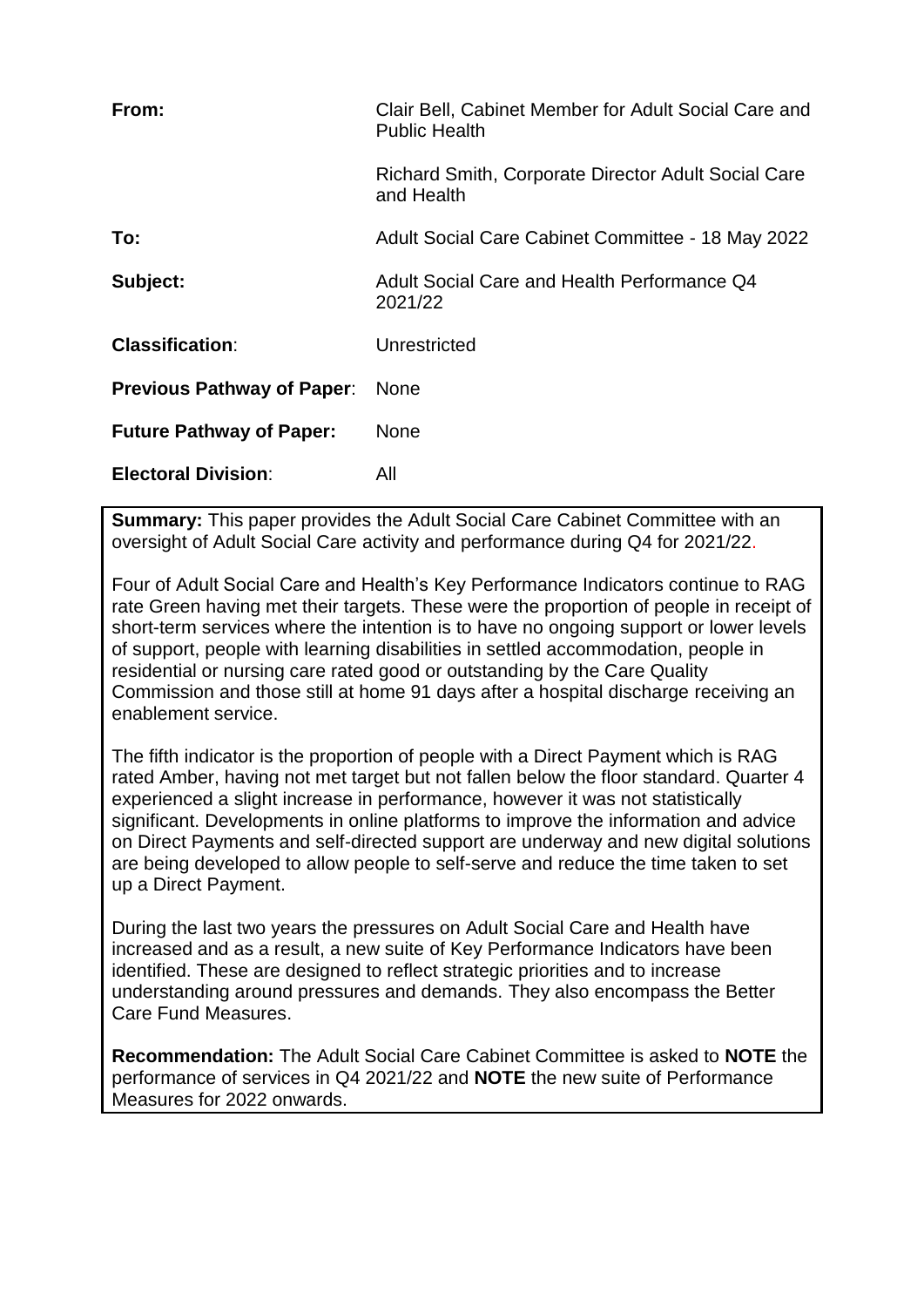## **1. Introduction**

- 1.1 A core function of the Cabinet Committee is to review the performance of services which fall within its remit. This report provides an overview of the Key Performance Indicators (KPI) for Kent County Council's (KCC) Adult Social Care and Health (ASCH) services. It includes the KPIs presented to Cabinet via the KCC Quarterly Performance Report (QPR).
- 1.2 Appendix 1 contains the full table of KPIs and activity measures with performance over previous quarters and where appropriate against agreed targets.

#### **2. Overview of Performance**

- 2.1 Of the five targeted KPIs, the proportion of people with a Direct Payment continues to be RAG rated Amber having not achieved the agreed target but remaining within expected levels. This measure increased to 25% in Quarter 4. The use of Direct Payments is recognised nationally, and forms part of the current Adult Social Care Outcomes Framework and all Local Authorities are required to report annually on its delivery.
- 2.2 ASCH continue to promote the use of Direct Payments, for those currently receiving support, those awaiting a service, and those new to ASCH. Direct Payments are an important delivery mechanism to ensuring people have choice over their support and maintain their independence, key to Making a Difference Everyday.
- 2.3 A new Information and Guidance platform has been developed and will improve the availability of advice and information on Direct Payments and self-directed support for Kent residents. The platform will link to the community catalyst website for micro-enterprises which is where people can find out what is available in their community; and a digital self-service pathway is also being developed which will include the assessments and care and support planning which will allow people to start to set up a Direct Payment as early as possible.
- 2.4 The KCC Kent Enablement at Home Team (KEaH) has developed training with the Direct Payment Team to enhance conversations they have with people whilst they are in this enablement services, and this training has provided a greater understanding of Direct Payments and the benefits to the individuals.
- 2.5 Similar to last quarter, 65% of those who received enablement services either needed no ongoing support or low-level support. However, the number of people who received these enablement services continued to reduce, with 1,085 receiving in Quarter 4 compared with 1,226 in Quarter 3.
- 2.6 There was an increase, in Quarter 3, in the number of older people who were discharged into enablement services from hospital, with over 900 people needing this pathway. This indicator is reported a quarter in arrears and although the number of people entering the service increased, performance decreased to 85%, but remained above the target of 82%.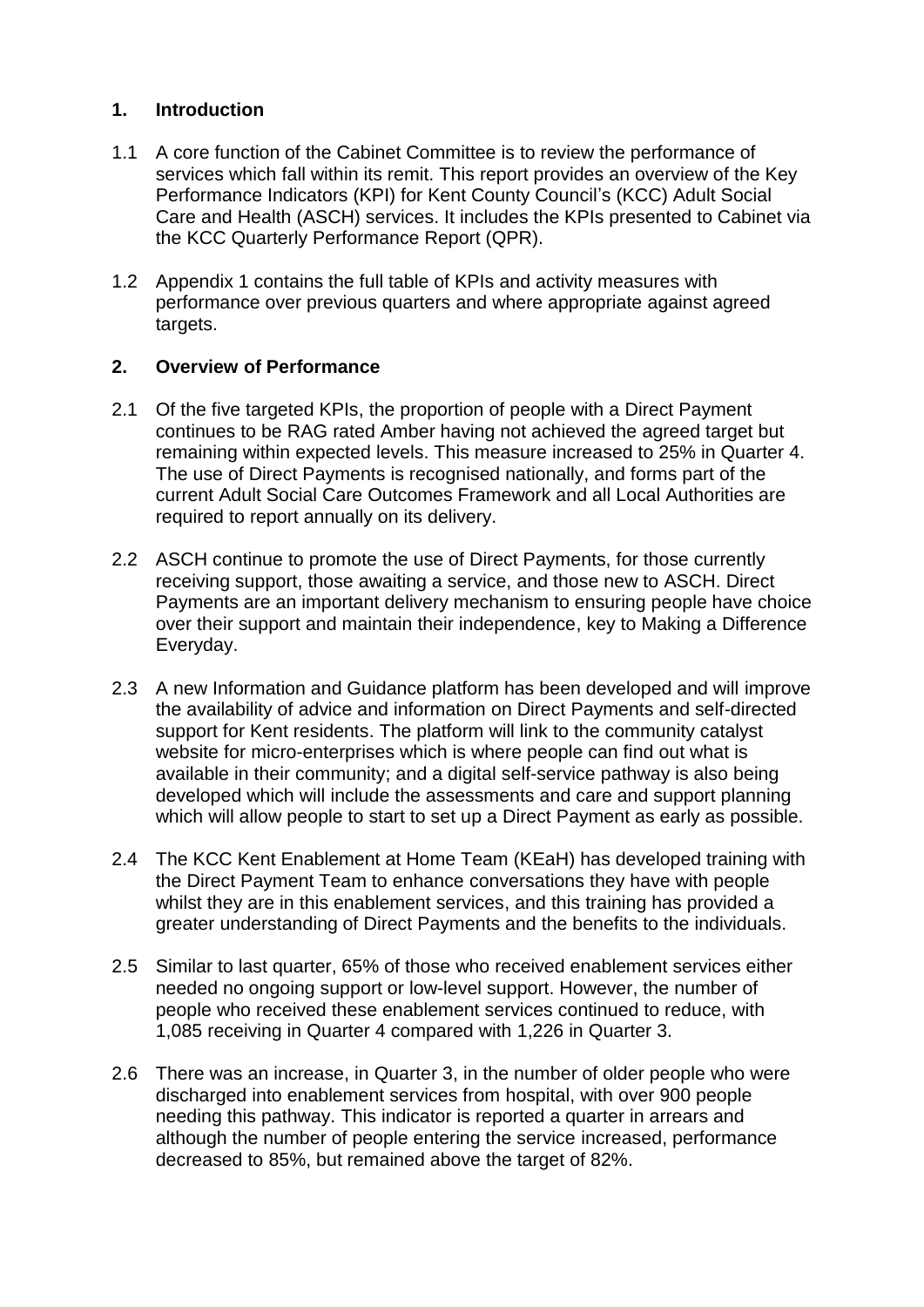- 2.7 The indicator related to the proportion of clients in residential or nursing care Care Quality Commission (CQC) rated as Good or Outstanding decreased in Quarter 4 to 81%, from the previous position of 83% in both Quarter 2 and 3. There was an increase of 2%, in homes rated as Requiring Improvement during the quarter.
- 2.8 As reported in the previous Performance report to this Cabinet Committee, KCC Commissioners and the Care Home Support Team continue to improve the quality of these services by working with providers, giving advice and support, and ensuring action plans are in place that respond to CQC findings. Commissioning use a KCC Care Home Risk Matrix, triangulating data and intelligence to ensure resource is focused on supporting those rated, or at risk of, Requiring Improvement or considered at high risk in terms of poor quality.
- 2.9 The proportion of people with learning disabilities who live in their own home or with family continues to remain above the target of 77% at 82%, albeit a 1% decrease on the previous quarter. Across the year this measure has remained above target. The national Adult Social Care Outcomes Framework Measures are collated from all local authorities on an annual basis and in 2020/21 the national average was 78% and for the South East it was 76%.
- 2.10 Quarter 4 saw increases in the number of people making contact with ASCH (the highest number in almost 2 years) an increased number of Care Needs Assessments delivered, an increased number of people identifying themselves as Carers, and of those Carers needing a Service with ASCH having had an assessment or review in the past 12 months. There was also an increase in Deprivation of Liberty Safeguards applications received.
- 2.11 Demand for mental health support has started to plateau following increases experienced prior to and during the Pandemic. ASCH currently support over 1,200 people, and the majority are being supported through Supporting Independence Services and Supported Living.

#### **3. Adult Social Care and Health KPIs & Activity Measures 2022/23**

3.1 ASCH has been reporting the above indicators and activity measures for two years. However, in light of growing pressures and the development of the Making a difference every day (MADE) programme, these have been reviewed and a new suite of indicators have been identified for reporting next year. These new measures are designed to provide members with oversight on some of the key priority areas for ASCH while also demonstrating some of the pressures and demands services are working under.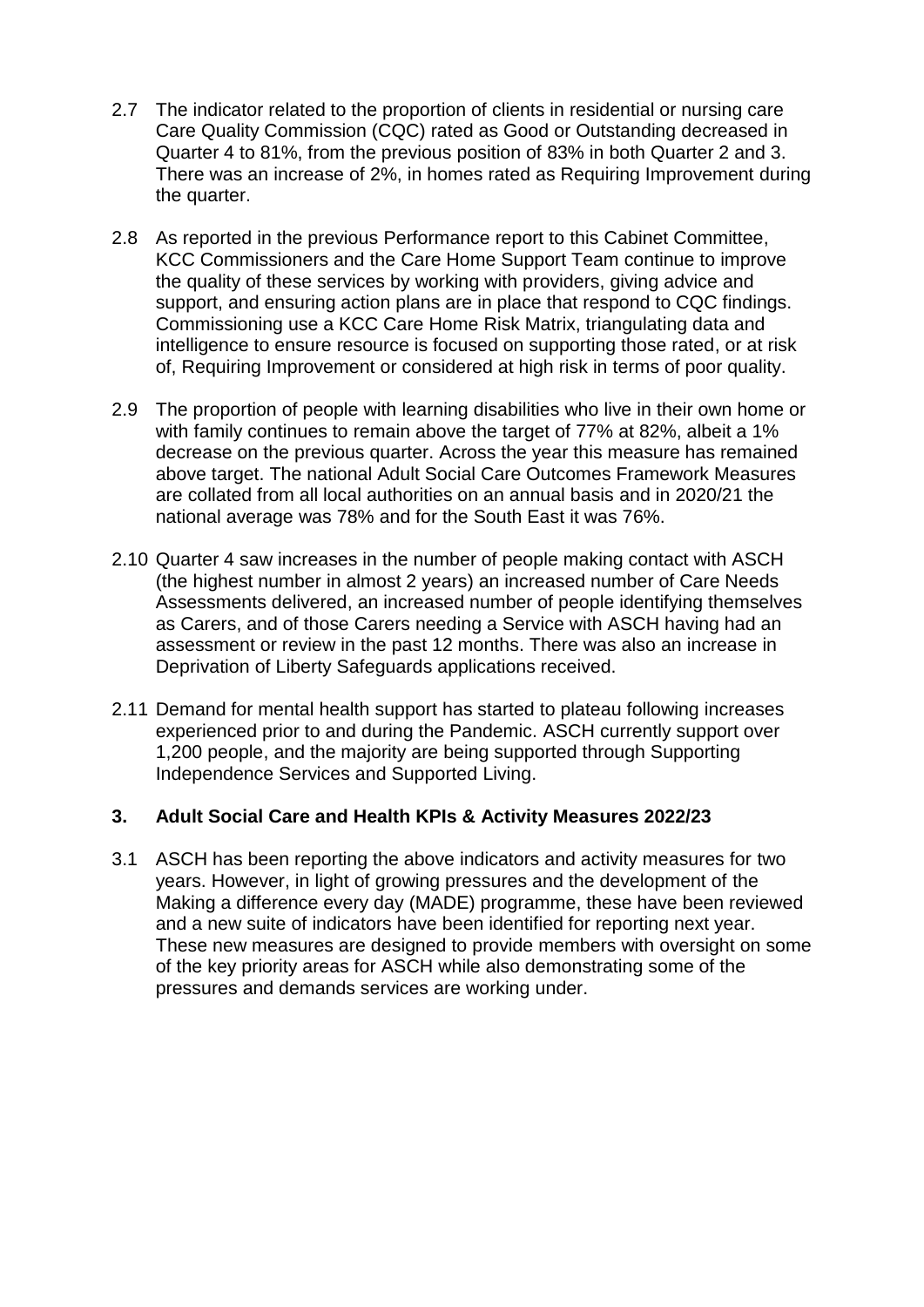- 3.2 Details of the new activity measures and KPIs are set out in Appendix 2. There are six targeted KPIs covering:
	- 1) Percentage of people who have their contact resolved by ASCH but then make contact again within 3 months. **(ASCH 1)**
	- 2) The proportion of new Care Needs Assessments delivered within 28 days. **(ASCH 2)**
	- 3) The percentage of people in receipt of a Direct payment with Adult Social Care & Health. **(ASCH 3)**
	- 4) Proportion of older people (65 and over) who were still at home 91 days after discharge from hospital into reablement / rehabilitation services (Better Care Fund) **(ASCH4)**
	- 5) Long Term support needs of older people (65 and over) met by admission to residential and nursing care homes, per 100,000 (Better Care Fund) **(ASCH5)**
	- 6) The % of KCC supported people in residential or nursing care where the CQC rating is Good or Outstanding. **(ASCH 6)**
- 3.3 There are 13 activity measures which will help in providing the context needed to look at demands placed on ASCH and will support the six KPIs. The ASCH Performance Team has also worked with the KCC Corporate Risk Team and have aligned the measures to the Risk Register, these activity measures are identified in Appendix 2.

# **4. Conclusion**

4.1 ASCH saw increases in activity during Quarter 4, predominately in the number of people making contact and people identifying themselves as Carers; there were decreases in the numbers of people receiving enablement services, however the associated KPIs remained above target. Work is continuing to increase the number of people in receipt of a Direct Payment, and with Residential and Nursing homes with a poor or changed CQC rating, both measures have either decreased in delivery or remain below target.

## **5. Recommendation**

5.1 Recommendation: The Adult Social Care Cabinet Committee is asked to **NOTE**  the performance of services in Q4 2021/22 and **NOTE** the new suite of Performance Measures for 2022 onwards.

## **6. Background Documents**

None

## **7. Report Author**

Matt Chatfield Head of Performance and Systems 03000 410216 [Matt.chatfield@kent.gov.uk](mailto:Matt.chatfield@kent.gov.uk)